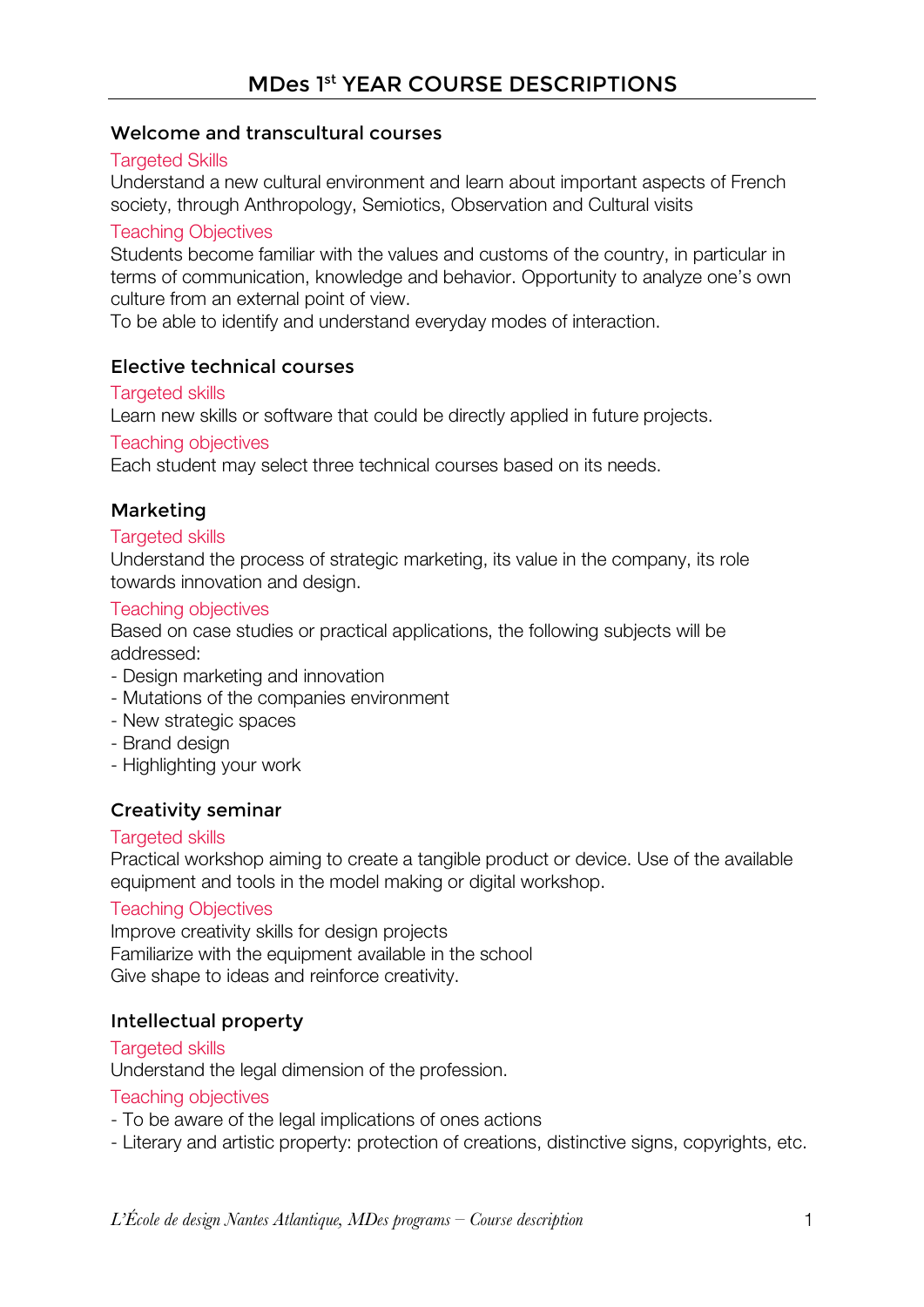- Industrial and intellectual property: brands, patent, drawings and models (definition, criteria, procedures, management, digital and tangible)

## Project Methodology

### Targeted skills

- To work in collaboration with different design specialties, and to be able to develop a common language (techniques, methods, etc).

- To be aware of the designer's social responsibility.

- To take into account as early as possible any environmental stakes related to the project as well as other key factors

- To be able to defend a designer's positioning in different contexts: social (users),

market (consumers), company (management), or environmental conscience (methods).

- Define and try some tools to build and develop a design project and a design strategy.

- Create an identity

### Teaching objectives

- Teamwork,
- Presentation of way of working, objectives and design methodology,
- Build a design brief based on an open theme given at the beginning of the workshop,
- Test creativity tools and identify scenarios
- Ensure that the development of the project fits with the brief,
- Analyze trends and existing solutions,

• Produce concepts and illustrate them using various modes of expression (Sketches, schemes, mapping, mock-ups, posters),

• At the end of this module, students are expected to be able to:

1. Identify the social, environmental and economic implications of their design issues

- 2. Demonstrate the appropriate use of his/her chosen design methodology(ies)
- 3. Be able to defend a chosen design position in terms of its global performance

4. Understand the multiplicity of approaches in design

Students are expected to prepare each presentation based on specific objectives set. Strong emphasis will be placed on personal expression, team participation and collective problem solving.

## Innovation

## Course outline

Introduction to models and methods of innovation.

Practical work on the outline of key players in an innovation process.

## Targeted skills

- Understand the different contexts and types of innovation.

- Learn the historical references of this typology of innovations.

- Identify the stakeholders or the levers of a future project (outline of key players, SWOT, risk management).

- Know how to position oneself as a designer in a constantly evolving context. Choice of model under construction.

- Be able to communicate about one's work and the stakes of a project in general to a project team.

- Be able to develop a methodological thought process adapted to the complexity of the project.

Teaching objectives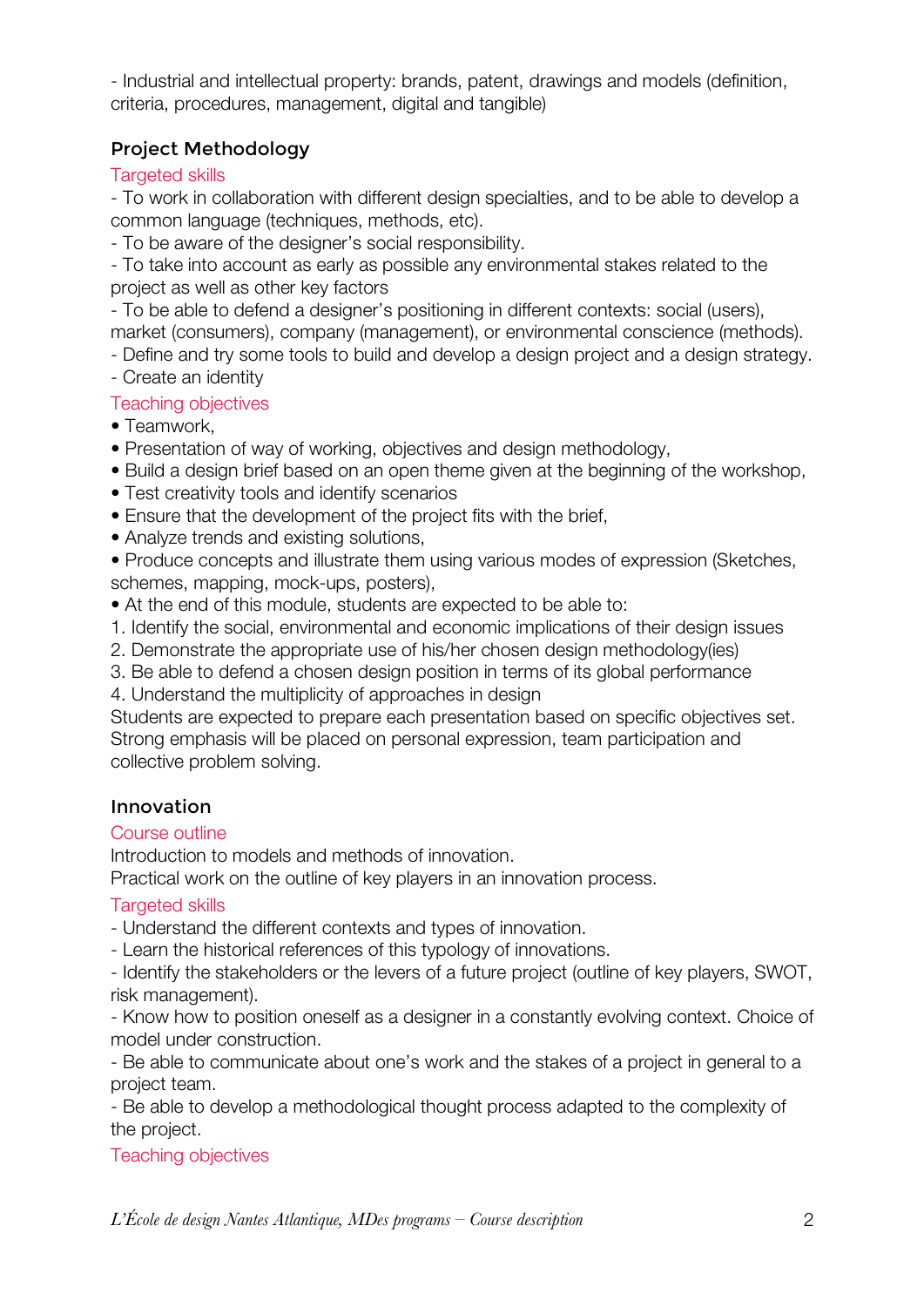Learn to come up with an innovative project and to characterize all its contextual elements from a single idea

(characterization of a project brief): economic model, stakeholders, timeframe, terms of acceptance, level of risk and durability, legal status, complete dossier put together by a multi-disciplinary team (set of key players). The strengths are:

- the development of managerial skills

- the capacity to choose and be proficient in using the appropriate tools

- the capacity to implement a methodological thought process adapted to the complexity of the topic

- the ability to adopt and follow a prospective positioning.

### Specialized seminars

#### Targeted skills

Understand how multidisciplinary research in design and human and social sciences is used to research the topic (Food Design, Care, Design, City Design, Human Machine Design, Media Design).

#### Teaching objectives

Reinforce knowledge and technical skills specific to Food Design, Care, Design, City Design, Human Machine Design or Media Design.

### Research methodology

#### Targeted skills

- Understand the protocol involved in a process of academic research.

- Be aware of the characteristics of research through design (research project) and know how to place it in relation to research carried out for and on the design project.

- Understand the epistemological and methodological prerequisites necessary for the final degree project to constitute a research project.

- Understand the organization of a research work (advanced documentary research, reading notes, state of the art).

- Use tools dedicated to research (Zotero, Mendeley, Evernotes...)

### Teaching objectives

At a time when students are beginning to think about their final degree project, it is necessary to:

. encourage a thought process on a design project research

. give them an understanding (questions, methods, protocol etc) of what research through design involves in the

context of a doctorate

. provide them with the means to carry out experimental projects in applied research.

### Long project

(Identification of new opportunities for Food Design, Human Machine Design, City Design, Media Design or Care Design lab programs).

### Targeted skills

- Social, cultural and economic understanding of how to manage a complex design project.

- Being able to develop a methodological thought process adapted to the complexity of the project.

- Knowing how to identify and defend a designer's positioning within a team.

- Relevance of solutions in terms of use, technique and identity.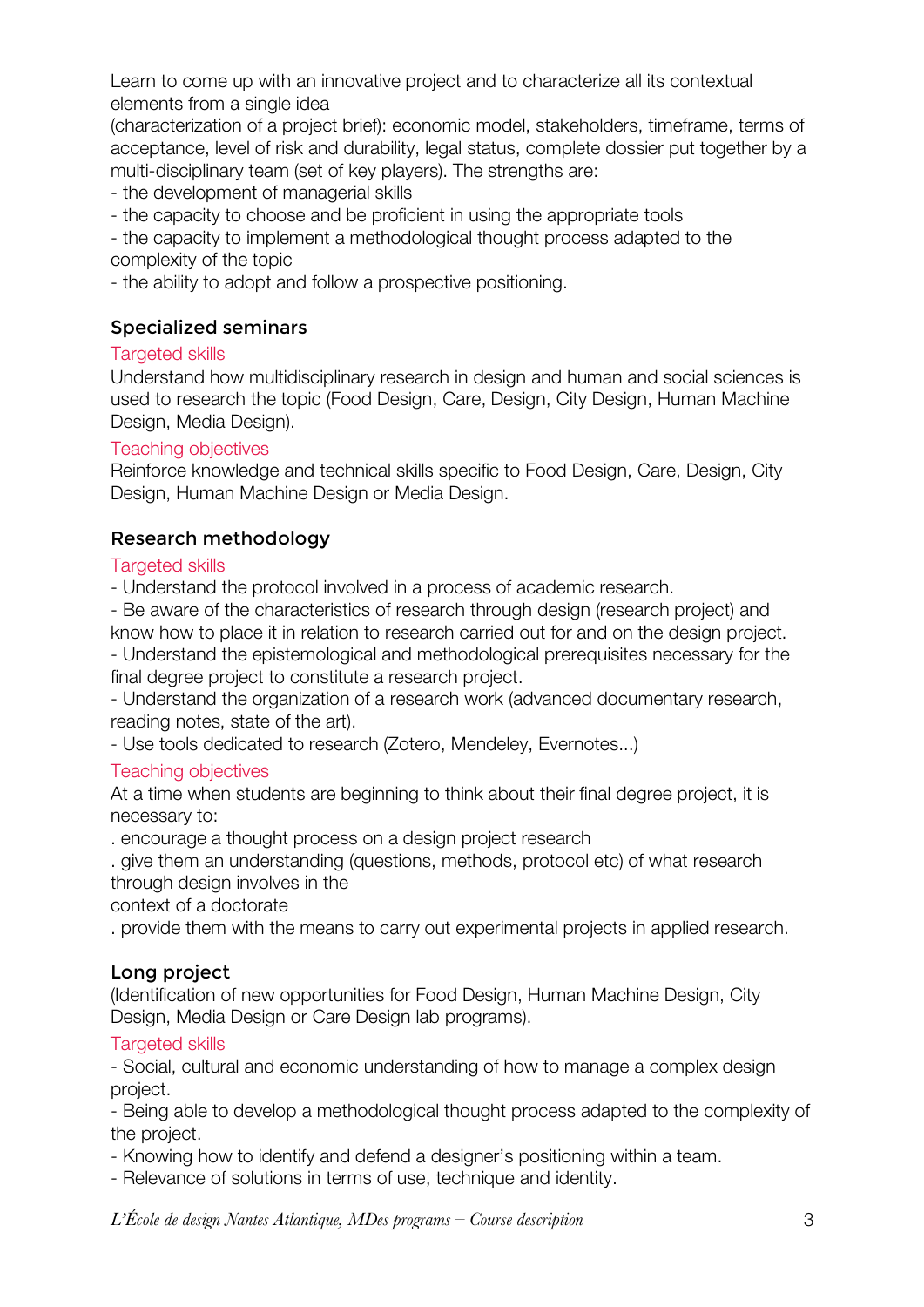- Choice and mastery of working tools and project communication.

- Quality of formalization

- Produce concepts and formalize them with different kinds of representations (Sketches, schemes, mapping,

mock-ups, posters),

- Develop a complete design project ("product", service, system)

## Teaching objectives

At the end of this module, students are expected to be able to:

1. Identify the social, environmental and economic implications of their design issues

2. Be able to demonstrate the appropriate use of his/her chosen design methodology( ies)

3. Be able to defend a chosen design position in terms of its global performance

4. Understand the multiplicity of design approaches

5. Use all design technical skills and communication tools to develop a design proposal. Design is as much about process as result.

Your 2 years program has to be considered as an undertaking in which your methodology, tenacity and courage will be tested as much as your creativity and management skills.

Students are expected to prepare each presentation based on specific objectives set. Strong emphasis will be placed on personal expression, team participation and collective problem solving.

## Conceptual project

### **Targeted skills**

- Be capable of writing a design brief.

- Be creative and actively seek solutions for innovative concepts.

- Know how to assert one's position as designer in a partially defined context (Point of view).

- Be capable of implementing a methodological thought process adapted to the complexity of the topic.

- Be capable of communicating about one's work and the progress of a project in general to a project team.

## Teaching objectives

To accompany students in creating innovative concepts.

Students must demonstrate managerial qualities in their project management and communication, and show curiosity

and relevance regarding the social, cultural and economic context in which the project is situated. They are also

expected to demonstrate a committed prospective positioning, the ability to work alone and an active capacity for innovation.

## Competition preparation

## Targeted skills

Contextualized approach of a problem, time and objectives management targeted by contest rules.

Adaptation of your thinking, your production and your communication tools to competition requirements in an international context.

Teaching objectives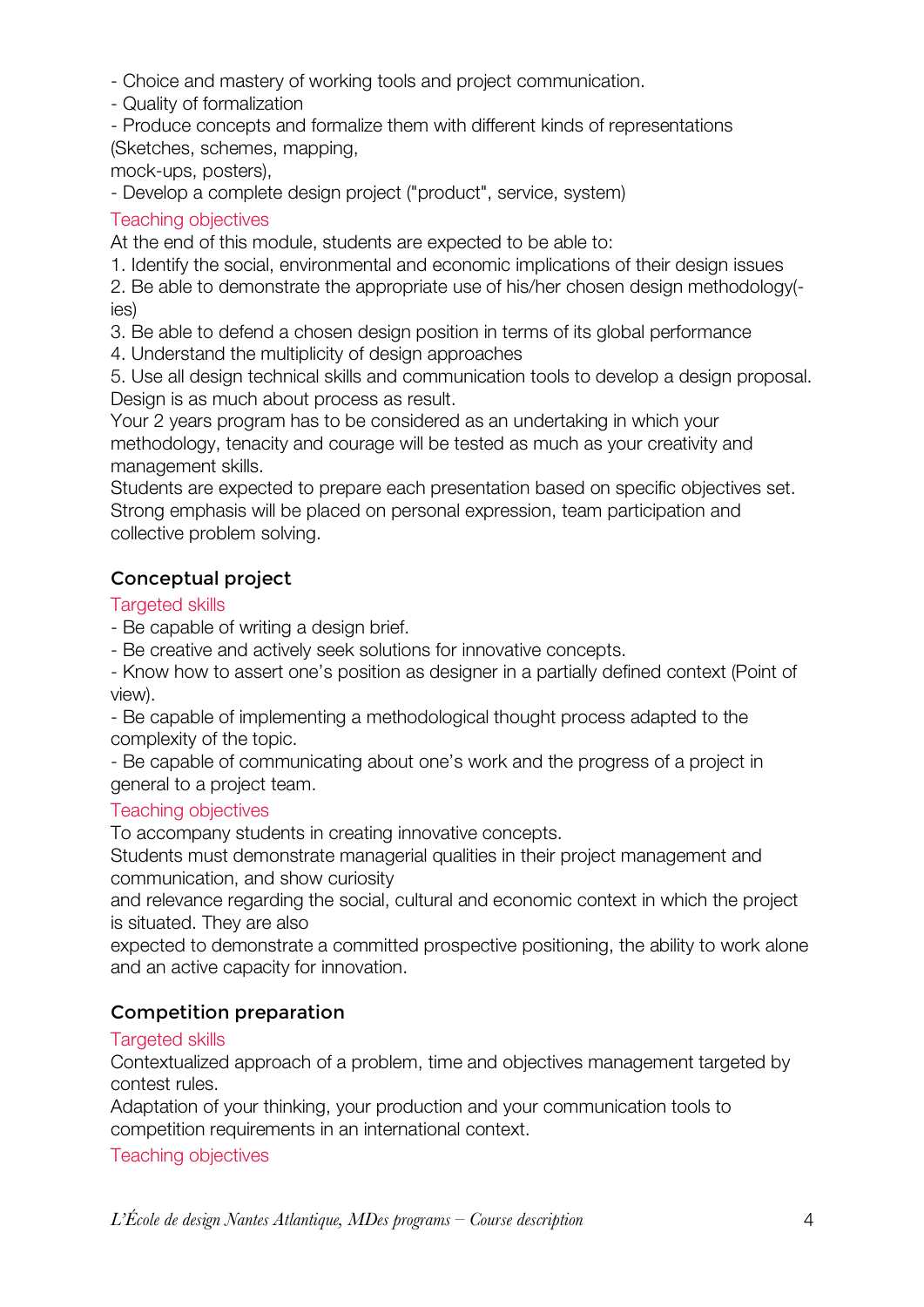Compulsory participation to an international contest (or national, internationally renowned) during this year. International contests are privileged in MDes degree. Autonomous development of the project outside of school hours and without supervision. Workshops followed by thematic program are however the good moment to be advised by his program group and its stakeholders and the masters studies teaching team is of course available to advise you on your presentations.

## Personal project tutoring

### **Targeted skills**

Carry out a complete design project, from the identification of a problem to a final product or service addressing the issue.

Students are expected to:

- identify the social, environmental and economic implications of their design issues
- be able to demonstrate the appropriate use of his/her chosen design methodology(ies)
- Be able to defend a chosen design position in terms of its global performance

### Teaching objectives

- Conduct and extensive and relevant research
- Identify the context of the design problematic and its associated issues
- Determine an appropriate methodology to tackle the subject
- Through scenario building and ideation, be able to communicate clearly and quickly the critical points of the chosen design issue

- Be capable of identifying all resources both (materially and human expertise) to successfully deliver a well resolved project.

## End of Study project preparation workshop

### Targeted skills

At the end of this teaching module, students are expected to:

- identify the social, environmental and economic implications of their design issues
- be able to demonstrate the appropriate use of his/her chosen design methodology(ies)
- Be able to defend a chosen design position in terms of its global performance
- Understand the multiplicity of Global Performance

## Teaching objectives

Through extensive and relevant research,

- identify the context of the design problematic and its associated issues
- Determine an appropriate methodology to tackle the subject
- Through scenario building and ideation, be able to communicate clearly and quickly the critical points of the chosen design issue

- Be capable of identifying all resources both (material and human expertise) to successfully deliver a well resolved project.

## Dissertation preparation course

## Targeted skills

- To develop, formulate and elaborate an idea on which the project is founded: the dissertation is a document of educational value, and not a tool for professional communication.

- To explore the fields of research defined by the chosen subject. This stage should show evidence of curiosity, open-mindedness